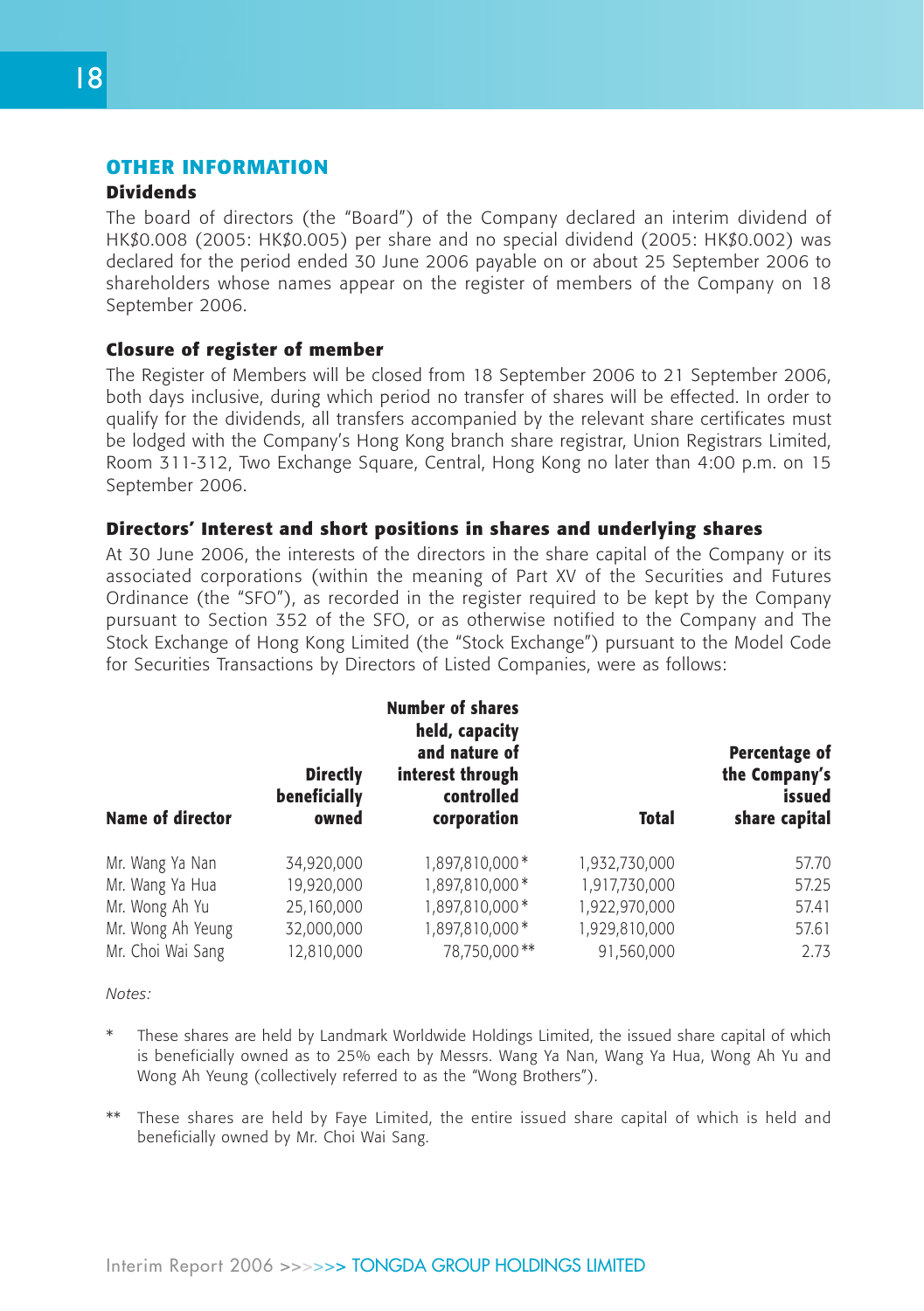Saved as disclosed above, as at 30 June 2006 none of the directors had registered an interest or short position in the shares, underlying shares or debentures of the Company or any of its associated corporations that was required to be recorded pursuant to Section 352 of the SFO, or as otherwise notified to the Company and the Stock Exchange pursuant to the Model Code for Securities Transactions by Directors of Listed Companies.

### **Directors' rights to acquire shares or debentures**

At no time during the period were rights to acquire benefits by means of the acquisition of shares in or debentures of the Company granted to any director or their respective spouse or minor children, or were any such rights exercised by them; or was the Company, its holding company, or any of its subsidiaries or fellow subsidiaries a party to any arrangement to enable the directors to acquire such rights in any other body corporate.

### **Share Option Scheme**

The Company operates a share option scheme ("Scheme") for the purpose of providing incentives and rewards to eligible participants who contribute to the success of the Group's operations. Eligible participants of the Scheme include all executive directors and any fulltime employee of the Company or any of its subsidiaries and any suppliers, consultants or advisers who will provide or have provided services to the Group.

| Movements in the share options under the Scheme during the period are as follows: |  |  |  |  |  |  |  |  |  |  |  |  |  |
|-----------------------------------------------------------------------------------|--|--|--|--|--|--|--|--|--|--|--|--|--|
|-----------------------------------------------------------------------------------|--|--|--|--|--|--|--|--|--|--|--|--|--|

|                                       |                         |                                        | Number of share options                  |                                        |                                          |                          |                                          |                                           | Price of<br>Company's<br>shares***                               |                                        |  |
|---------------------------------------|-------------------------|----------------------------------------|------------------------------------------|----------------------------------------|------------------------------------------|--------------------------|------------------------------------------|-------------------------------------------|------------------------------------------------------------------|----------------------------------------|--|
| Name or<br>category of<br>participant | At 1<br>January<br>2006 | <b>Granted</b><br>during<br>the period | <b>Exercised</b><br>during<br>the period | <b>Expired</b><br>during<br>the period | <b>Forfeited</b><br>during<br>the period | At 30<br>June<br>2006    | Date of<br>grant of<br>share<br>options* | Exercise<br>period of<br>share<br>options | <b>Exercise</b><br>price of<br>share<br>options**<br><b>HK\$</b> | At grant<br>date of<br>options<br>HK\$ |  |
| <b>Directors</b><br>Mr. Wong Ah Yu    | 13,000,000              | $\sim$                                 | (13,000,000)                             |                                        |                                          | $\overline{\phantom{0}}$ | 26 July 2005                             | 26 July 2005 to                           | 0.149                                                            | 0.14                                   |  |
|                                       |                         |                                        |                                          |                                        |                                          |                          |                                          | 25 July 2015                              |                                                                  |                                        |  |
| Mr. Wong Ah Yeung                     | 32,000,000              | $\sim$                                 | (32,000,000)                             |                                        |                                          | $\overline{\phantom{0}}$ | 26 July 2005                             | 26 July 2005 to<br>25 July 2015           | 0.149                                                            | 0.14                                   |  |
| Mr. Choi Wai Sang                     | 5,000,000               | $\overline{\phantom{a}}$               | (5,000,000)                              |                                        |                                          | $\overline{\phantom{0}}$ | 26 July 2005                             | 26 July 2005 to<br>25 July 2015           | 0.149                                                            | 0.14                                   |  |
|                                       | 50,000,000              | $\overline{\phantom{a}}$               | (50,000,000)                             |                                        |                                          |                          |                                          |                                           |                                                                  |                                        |  |
| Other employees<br>In aggregate       | 2,000,000               |                                        |                                          |                                        |                                          | 2,000,000                | 26 July 2005                             | 26 July 2005 to<br>25 July 2015           | 0.149                                                            | 0.14                                   |  |
|                                       | 2,000,000               |                                        |                                          |                                        | -                                        | 2,000,000                |                                          |                                           |                                                                  |                                        |  |
|                                       | 52,000,000              | $\overline{\phantom{a}}$               | (50,000,000)                             |                                        |                                          | 2,000,000                |                                          |                                           |                                                                  |                                        |  |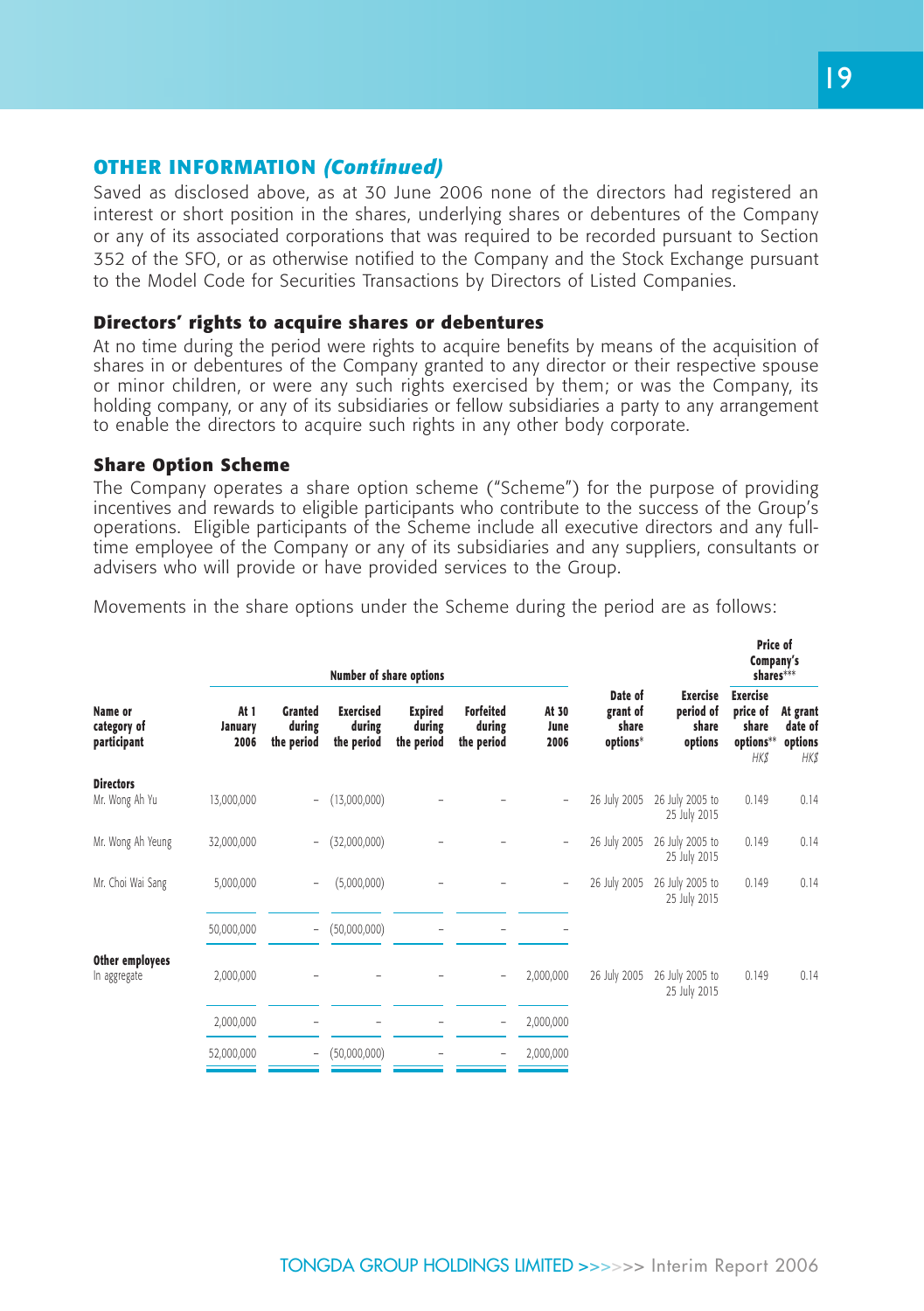Notes to the reconciliation of share options outstanding during the period:

- The vesting period of the share options is from the date of the grant until the commencement of the exercise period.
- \*\* The exercise price of the share options is subject to adjustment in the case of rights or bonus issues, or other similar changes in the Company's share capital.
- \*\*\* The price of the Company's shares disclosed as at the date of the grant of the share options is the Stock Exchange closing price on the trading day immediately prior to the date of the grant of the options. The price of the Company's shares disclosed immediately before the exercise date of the share options is the weighted average of the Stock Exchange closing prices immediately before the date on which the options were exercised over all of the exercises of options within the disclosure line.

## **Substantial shareholders**

At 30 June 2006, the following parties were interested in 5% or more of the Company's issued share capital as recorded in the register of interests required to be kept by the Company pursuant to Section 336 of the SFO:

| <b>Name of shareholder</b>             | <b>Notes</b> | <b>Capacity and</b><br>nature of interest | Number of<br>ordinary<br>shares held | Percentage of<br>the Company's<br>issued share<br>capital |
|----------------------------------------|--------------|-------------------------------------------|--------------------------------------|-----------------------------------------------------------|
| Landmark Worldwide<br>Holdings Limited |              | Directly beneficially<br>owned            | 1,897,810,000                        | 56.66                                                     |
| Value Partners Limited                 | 2            | Directly beneficially<br>owned            | 363,090,000                          | 11.00                                                     |

- 1. The issued share capital of Landmark Worldwide Holdings Limited is held and beneficially owned as to 25% each by the Wong Brothers.
- 2. The issued share capital of Value Partners Limited is held and beneficially owned as to 31.82% by Mr Cheah Cheng Hye.

Save as disclosed above, no person, other than the directors of the Company, whose interests are set out in the section "Directors' interests and short positions in shares and underlying shares" above, had registered an interest or short position in the shares or underlying shares of the Company that was required to be recorded pursuant to Section 336 of the SFO.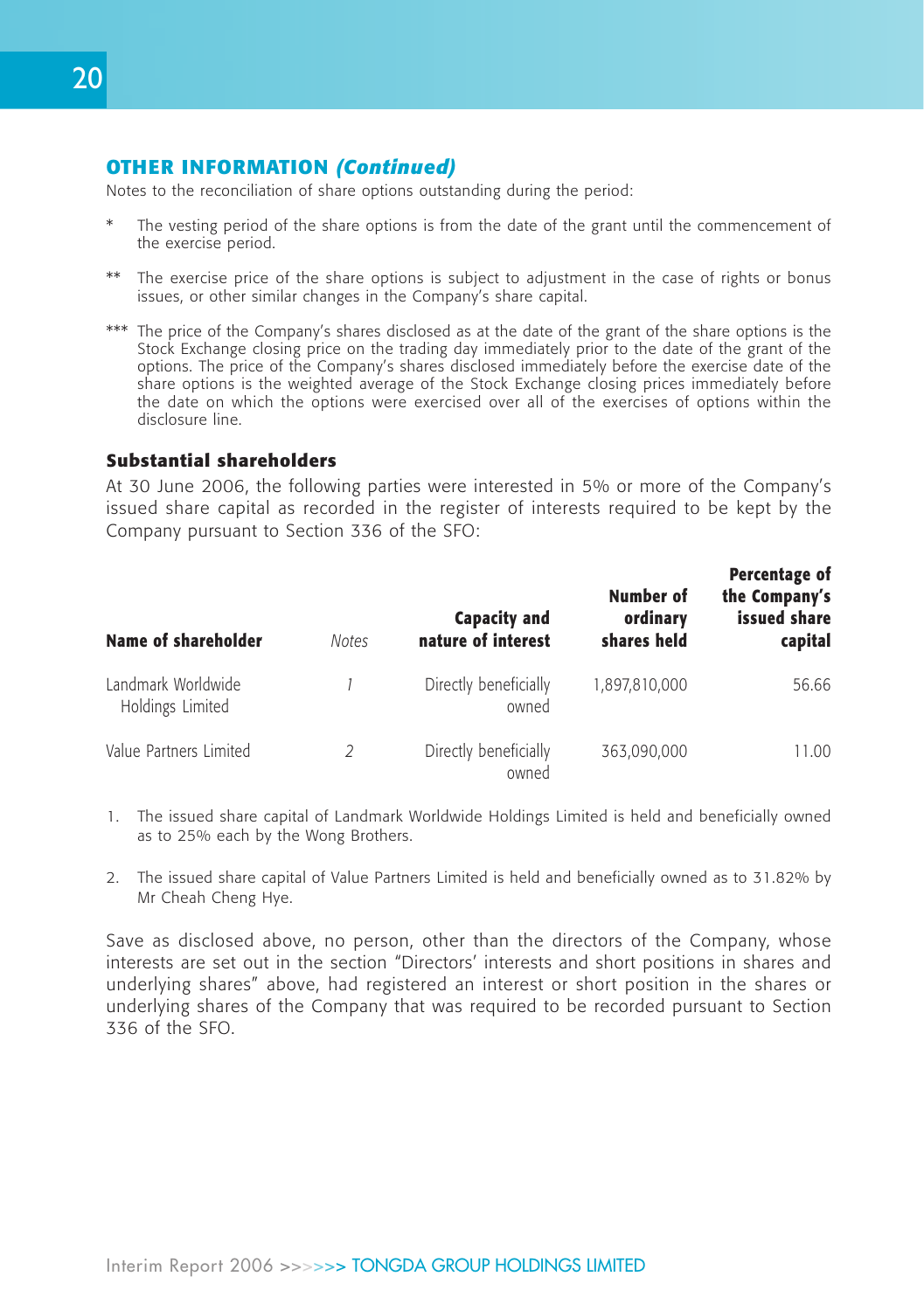## **Purchase, redemption or sales of listed securities**

Neither the Company, its holding company, nor any of its subsidiaries purchased, redeemed or sold any of the Company's listed securities during the period.

### **Audit committee**

The Audit Committee has reviewed with management of the Company the accounting principles and practices adopted by the Company and discussed auditing, internal control and financial reporting matters including a review of the unaudited interim financial statements.

### **Corporate Governance**

The Company has complied throughout the period ended 30 June 2006 with the Code Provisions set out in the Code of Corporate Governance Practices contained in Appendix 14 of the Listing Rules, except for the deviations as mentioned below.

The independent non-executive directors are not appointed for specific terms but are subject to retirement by rotation in accordance with the Company's Bye Laws.

The roles of Chairman and Chief Executive should be separated and should not be performed by the same individual. The Company does not have a separate Chairman and Chief Executive and Mr Wang Ya Nan currently holds both positions. The Board believes that vesting the roles of both Chairman and Chief Executive in the same person provides the Group with strong and consistent leadership and allows for more effective planning and execution of long term business strategies. The present structure is considered to be appropriate under the circumstances.

#### **Remuneration Committee**

The Remuneration Committee of the Company composed of three Independent Nonexecutive Directors and the Chairman, reviews and approves the remunerations of Directors and senior management.